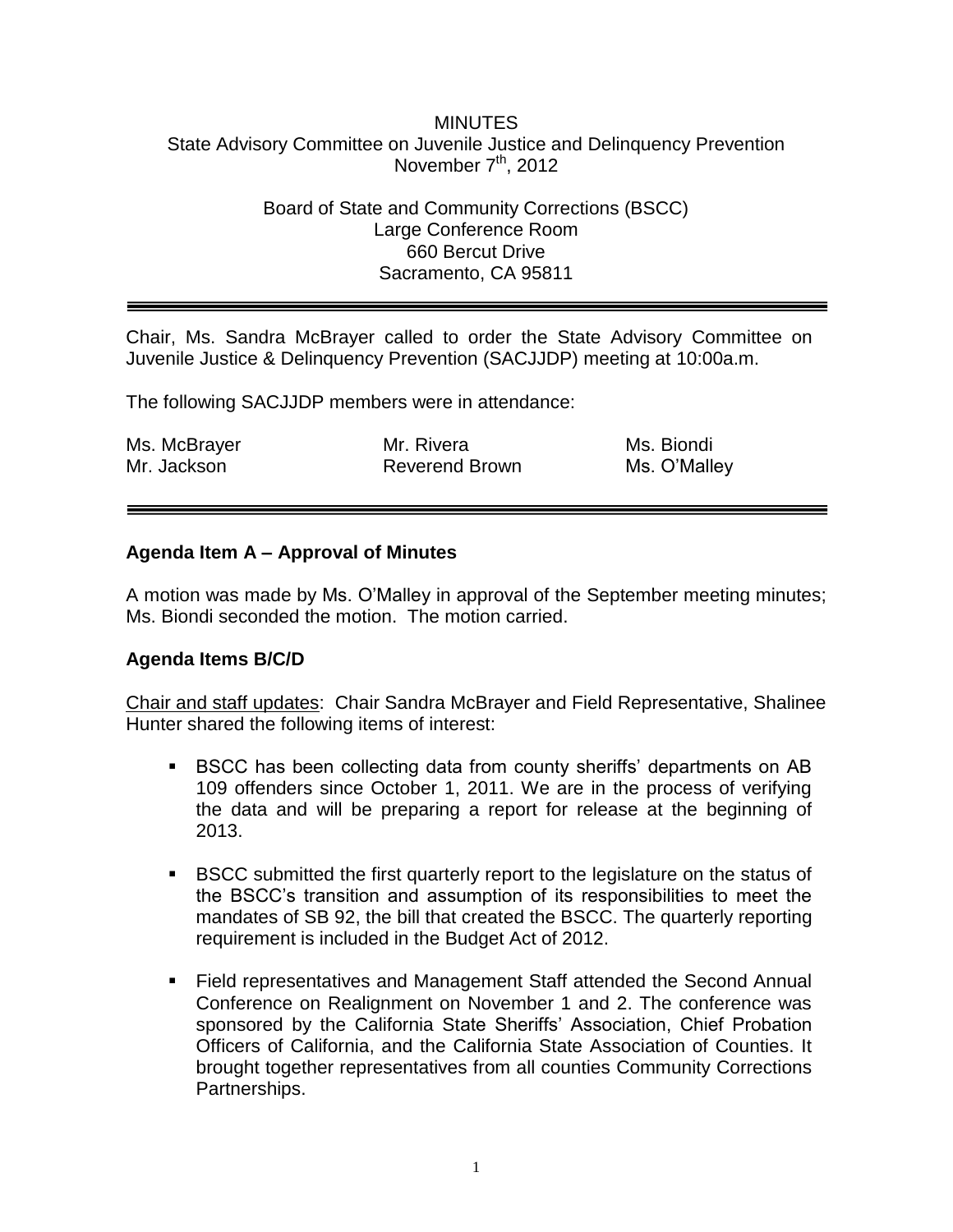- At its last meeting in September, the Board decided to set aside time to learn more about the programs we administer and to also participate in a facilitated priority setting workshop. The program education session occurs this afternoon from 1:00 to 4:30. The priority setting workshop will be held tomorrow morning from 8:30 to 11:30 followed by the regularly scheduled Board meeting in the afternoon.
- Also at the September Board meeting the Board determined a need for a Juvenile Justice Standing Committee and appointed David Steinhardt as Chair. The scope of work is being determined but will likely center on Data and performance outcomes; juvenile justice realignment; juvenile facility regulations (Title 15); and juvenile justice grants monitoring & reporting tasks.
- BSCC management and staff are also working on the development of a strategic plan with the support of the Crime and Justice Institute and the Bureau of Justice Assistance. We plan to use the priorities established by the Board to develop the plan.

## **Agenda Item E – Legislative Update**

.

Ms. Hunter provided an overview of current legislation signed or vetoed by the Governor. Chair McBrayer noted several items of interest including the following:

- AB 526 signed by the Governor; AB 526 was supported by the Committee; Additionally it will require the BSCC to work toward evidence-best practices with gang and youth violence funds. The SACJJDP will need to support and assist the BSCC where pertinent.
- AB 1729 (school suspension and DMC), supported by this Committee and signed by the Governor;
- AB 2242 (willful defiance) was supported by this Committee but vetoed by the Governor.
- AB 2530 (restraints on pregnant women) previously brought to the Committee in relation to compliance monitoring was signed into law.
- SB 9 (juvenile life without parole) was signed into law. Carol Biondi also indicated there continue to be nuances that will require continued vigilance.
- SB 1088 (juveniles cannot be denied re-enrollment) was supported by this Committee and signed into law.
- SB 1235 (suspension and expulsions and DMC) was supported by this Committee and signed into law.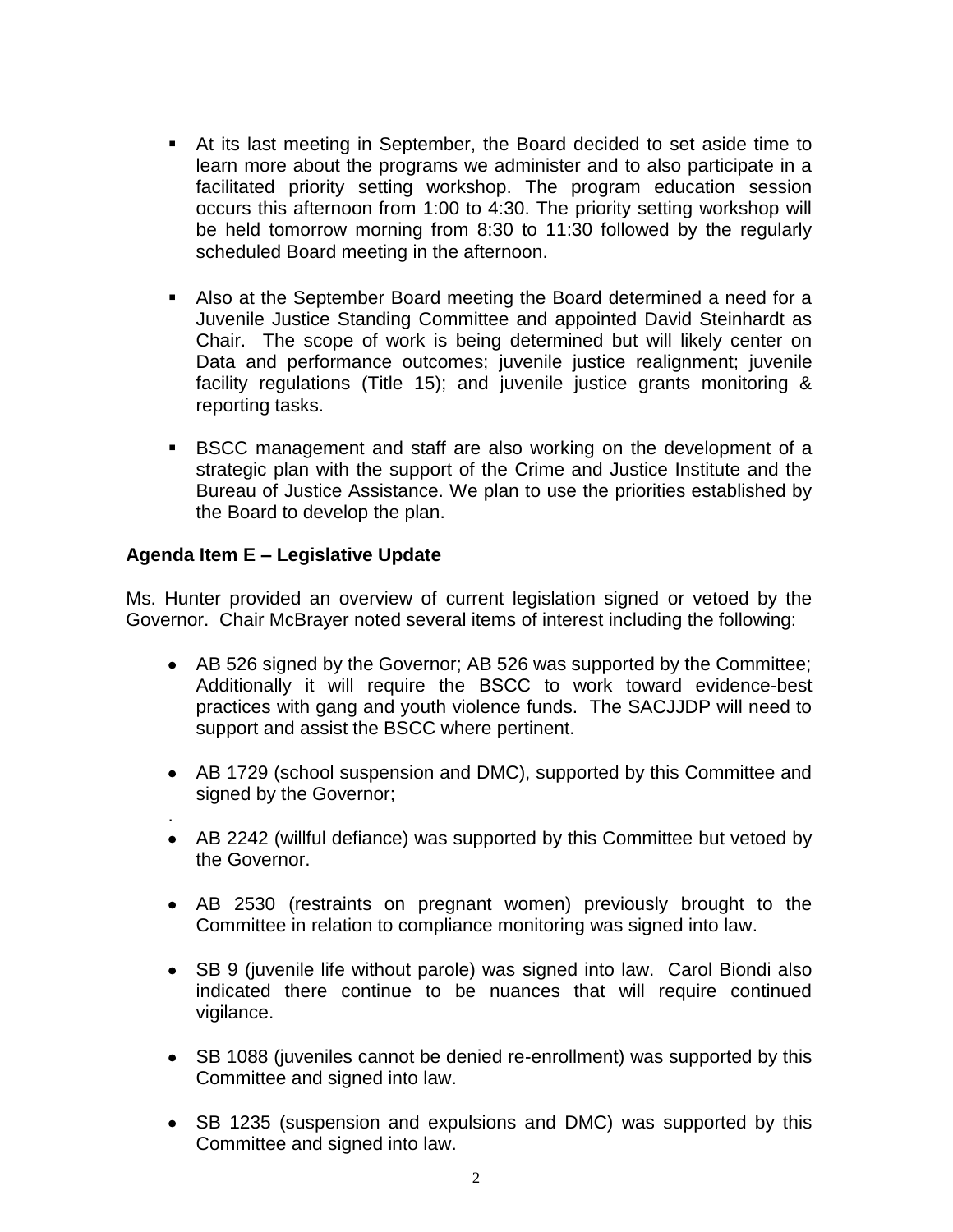- SB 988 (training for public defenders) may be reintroduced in the new legislative process and Mr. Winston has asked that it be tracked for SACJJDP review.
- Finally, Mr. Jackson indicated that the Federal Office of Civil Rights and the Department of Education are working with California in particular as a result of exploring those issues related to the 'school to prison pipeline' and many of this year's legislation regarding suspension/expulsion of minority youth in disproportionate numbers.

## **Agenda Item F – Juvenile Accountability Block Grant (JABG)**

Ms. Stoner presented an action item requesting Committee approval on the following JABG related issues:

- 1. Authorization of an Executive Steering Committee (ESC) to oversee the development of a Request for Proposals (RFP) that would utilize approximately 1 million dollars in JABG discretionary funding;
- 2. Appoint a chair of this ESC;
- 3. Direct staff and the executive director to work with the chair to appoint members of the ESC who are local subject matter experts on issues related to juvenile delinquency and evidence-based practices; and
- 4. Approve the activities and tentative timeline associated with the RFP process.

The background information included a historical overview and actions taken by the Committee in relation to the current request:

- 1. The BSCC is the Designated State Administrative (DSA) agency for the juvenile federal funds that include the Title II Formula Block Grant Program, Title V Community Prevention Grant Program, and the Juvenile Accountability Block Grant Program.
- 2. This Committee aligned these three federal programs to support California's Title II Three-Year Plan, which, identified several priority areas, one of which is Evidence-Based Practices.
- 3. California receives several million annually in JABG funding. 75percent of the funding is directly allocated to recipients, as determined by OJJDP, based on crime statistics; five percent of the funding is categorized as administrative; and 20 percent is designated as set aside or discretionary funding. This discretionary or set-aside funding is to serve JABG eligible recipients who have not received a direct allocation and/or to promote a statewide initiative. There is currently approximately 1 million dollars available in discretionary funds.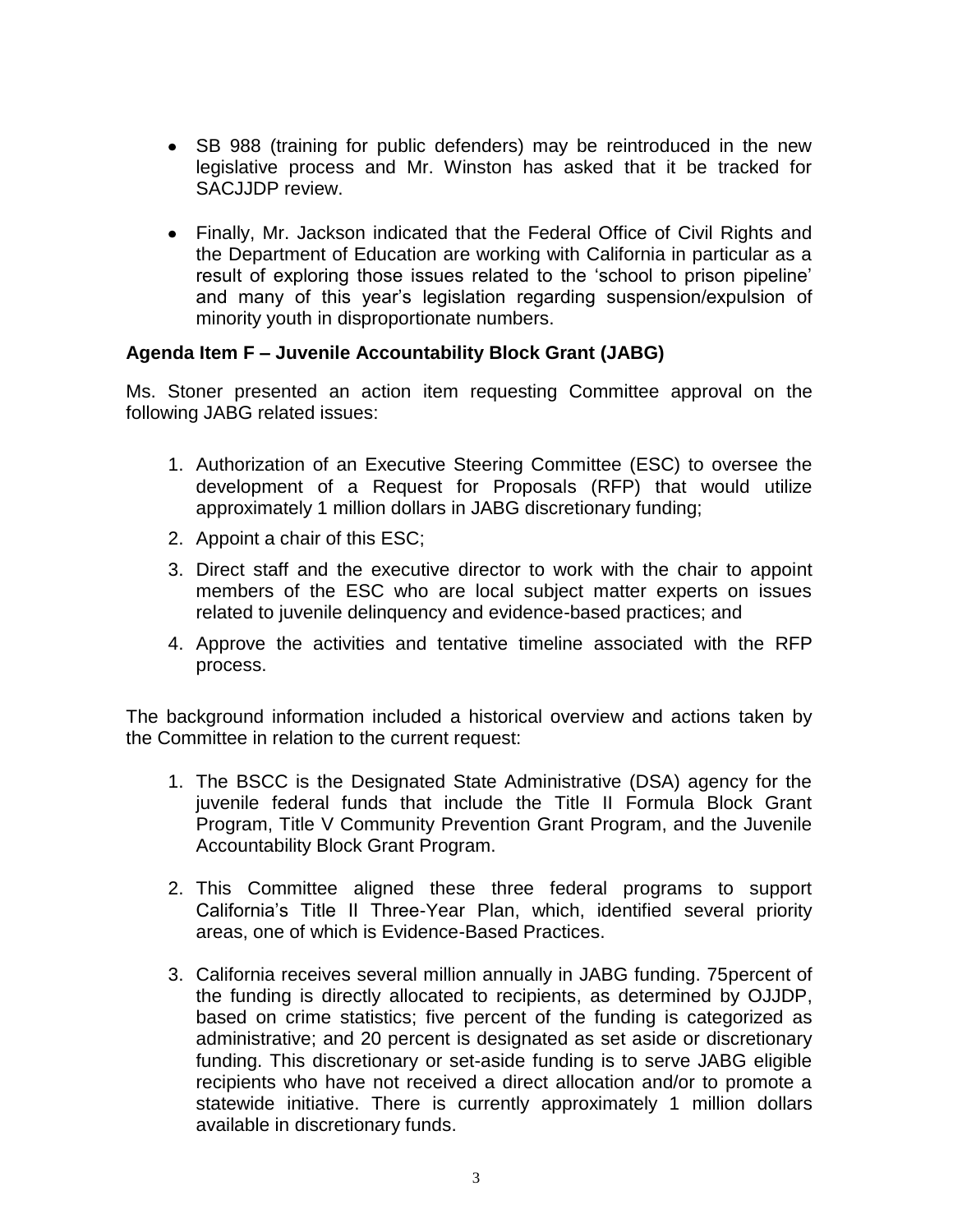- 4. The proposed discretionary JABG funds would be used to further assist the state in the implementation of Evidence-Based Practices. This funding would provide a comprehensive and flexible funding source to probation departments to implement or enhance practices and models known to be effective in delinquency prevention.
- 5. By continuing to support local juvenile justice communities in the system change needed to implement evidence-based practices, the Committee is carrying forward one of the identified priority focus areas, satisfying the federal requirements for the use of the discretionary funding, and helping to meet our responsibilities as outlined in the legislation.

A motion was made by Ms. Biondi in support of the JABG ESC with a modification requesting the Board appoint a SACJJDP Member (Carlos Rivera) as Chair or Co-Chair of the ESC. Ms. O'Malley seconded the motion; the motion carried.

## **Agenda Item G – Youthful Offender Block Grant Audit**

Ms. Bushard provided an overview of the Bureau of State Audit's, now known as the California State Auditor (CSA), final report (released 9/11/12) regarding the Youthful Offender Block Grant (YOBG) program.

Following release of an audit report, the CSA directs departments to provide updates regarding implementation of its recommendations. These updates are requested at 60-day, 6-month and 1-year intervals. Although this "requirement" is not in statute or regulation, the CSA expects departments to comply. Accordingly, BSCC staff developed a matrix showing what has been done or what BSCC plans to do in response to each of the CSA's recommendations and criticisms.

Concerns were discussed regarding the legitimacy of the criticisms in light of YOBG mandates. Additionally, Ms. McBrayer and Ms. Biondi expressed apprehension regarding the lack of resources supporting YOBG.

Committee members continue to offer support where pertinent.

#### **Agenda Item H – Sierra Health Foundation Presentation**

Sierra Health Foundation launched their Positive Youth Justice Initiative to improve the outcomes of young people with a history in the child welfare system and now engaged in the juvenile justice system, often referred to as crossover youth. Data show that crossover youth experience extremely poor outcomes when they age out of these systems, including contact with the criminal justice system, high use of mental health services and low educational attainment.

Through a competitive application process, six counties have been selected as partners in the Positive Youth Justice Initiative:

- Alameda County Probation Department
- Sacramento County Probation Department